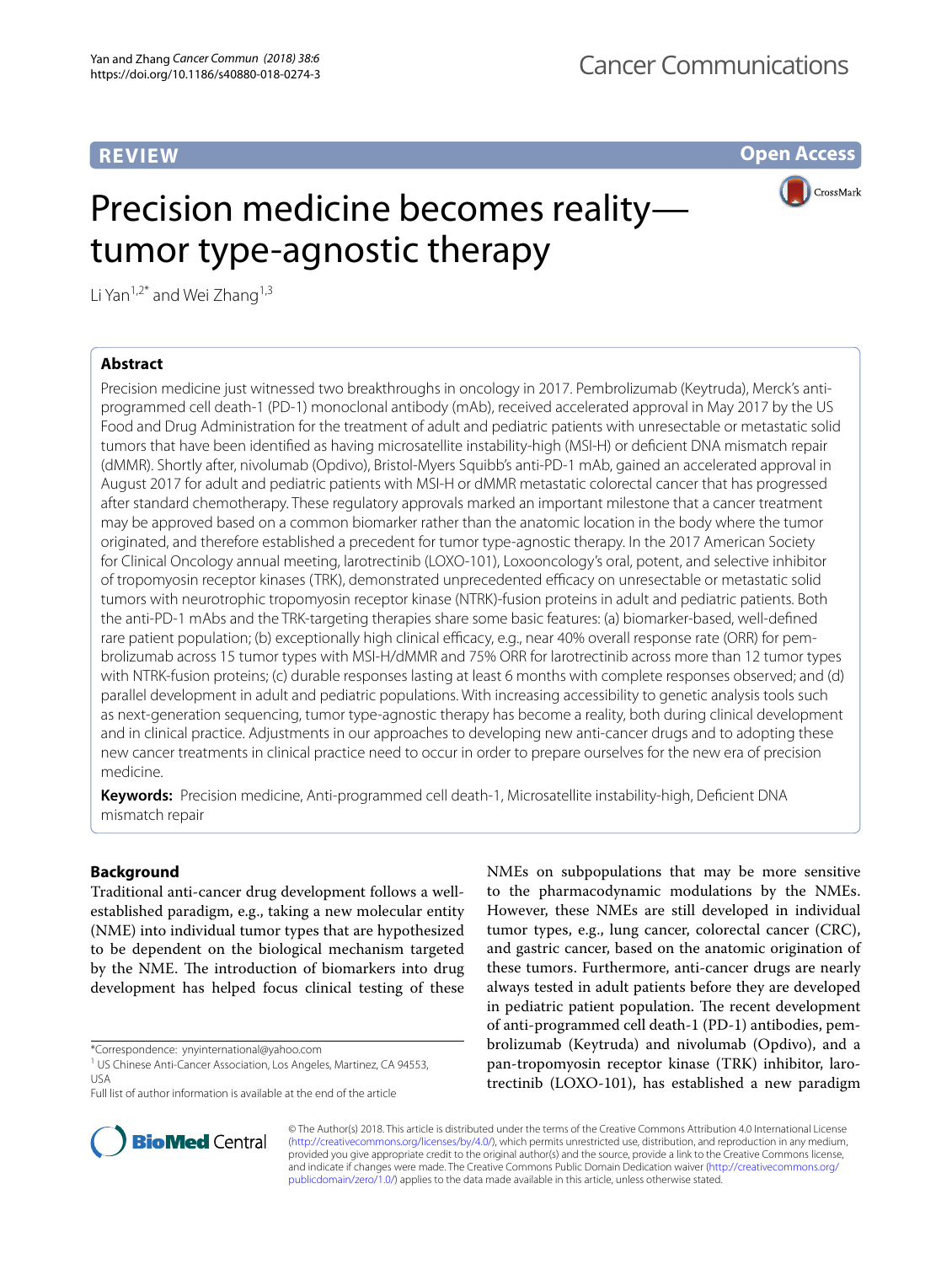in anti-cancer drug development. By applying biomarkers and focusing clinical development in well-defned and rare patient population, these drugs demonstrated unprecedented and unequivocal clinical efficacy to gain regulatory approval agnostic of tumor types, and simultaneously in both adult and pediatric patient populations.

# **Anti‑PD‑1 antibodies (pembrolizumab and nivolumab) in MSI‑H and dMMR solid tumors**

The development of pembrolizumab for the treatment of tumors with microsatellite instability-high (MSI-H) and deficient DNA mismatch repair (dMMR) took a nontraditional path. When anti-PD-1 antibodies were frst tested in 19 patients with CRC, only 1 responded [[1,](#page-5-0) [2](#page-5-1)]. This single patient who responded to anti-PD-1 treatment had tumors with the MSI-H genotype and experienced a complete response (CR) lasting more than 3 years at the time of report [\[3](#page-5-2)]. It was hypothesized that dMMR resulted in increased somatic mutations found in this patient's tumors which could subsequently be recognized by the patient's own immune system. Immune checkpoint blockade by anti-PD-1 antibodies can further enhance the immune response.

The hypothesis that MSI-H and dMMR tumors contain abnormalities that afect the proper repair of DNA inside the cell was further investigated in an investigatorinitiated phase 2 study (KEYNOTE-016)  $[4]$  $[4]$ . The study enrolled 41 patients with progressive metastatic carcinoma with or without dMMR to investigate the clinical activity of pembrolizumab, an anti-PD-1 immune checkpoint inhibitor. The MSI Analysis System (Promega, Madison, WI, USA) was utilized to assess the mismatch repair (MMR) status in tumors through the evaluation of selected microsatellite sequences that are particularly prone to copying errors when MMR is compromised. The co-primary endpoints, the immune-related objective response rate (irRR) and the 20-week immune-related progression-free survival (irPFS) rate, were 40% (4 of 10 patients) and 78% (7 of 9 patients) for patients with dMMR CRCs, and 0% (0 of 18 patients) and 11% (2 of 18 patients) for patients with MMR-proficient CRCs. The median progression-free survival (mPFS) and overall survival (mOS) were not reached at the time of report in the cohort with dMMR CRCs but were 2.2 and 5.0 months in the cohort with MMR-proficient CRCs [hazard ratio for disease progression or death, 0.10 (*P*<0.001); hazard ratio for death, 0.22  $(P=0.05)$ ]. Furthermore, patients with dMMR non-colorectal tumors had responses similar to those of patients with dMMR CRCs [irRR, 71% (5 of 7 patients); 20-week irPFS rate, 67% (4 of 6 patients)]. Whole-exome sequencing revealed a drastic diference in the number of somatic mutations, 1782 per dMMR tumor, as compared to 73 per MMR-proficient tumor  $(P=0.007)$ , and high somatic mutation loads were associated with prolonged progression-free survival (PFS)  $(P=0.02)$ . These data from this small phase 2 trial support the hypothesis that dMMR tumors are more responsive to PD-1 blockade than MMR-profcient tumors and form the basis for subsequent clinical trials leading to the registration of pembrolizumab for the treatment of MSI-H and dMMR tumors.

In addition to KEYNOTE-016 (*n*=58), two prospective studies (KEYNOTE-158, *n*=19; KEYNOTE-164, *n*=61) were conducted to further confirm the efficacy of pembrolizumab in MSH-I and dMMR tumors [[5\]](#page-5-4). Additionally, patients with MSI-H or dMMR solid tumors enrolled in two other trials (KEYNOTE-12, *n*=6; KEYNOTE-28,  $n=5$ ) were retrospectively identified, and their responses were included in the analysis.

As listed in the Keytruda package insert, a total of 149 patients with MSI-H or dMMR cancers were identifed from a total of 415 patients across these fve uncontrolled, open-labeled, multi-cohort, multi-center, single-arm trials [[6\]](#page-5-5). According to the prescribing information, the approval was based on efficacy observed in patients whose tumors were determined as MSI-H or dMMR either prospectively or retrospectively, either by the local lab or by a central lab, either by polymerase chain reaction (PCR) or immunohistochemistry (IHC) tests. The majority of these patients  $(135/149)$  was prospectively determined for their MSI-H or dMMR tumor status using local laboratory-developed PCR tests for MSI-H or IHC tests for dMMR. The remaining 14 of the 149 patients were retrospectively identifed with MSI-H by testing tumor samples using a central laboratory-developed PCR test. Of these 149 patients across 15 tumor types, 47 had dMMR, 60 had MSI-H, and 42 had both. An overall response rate (ORR) of 39.6% was observed, including 7.4% CR and 32.2% partial response (PR). The median duration of response had not been reached at the time of approval [95% confdence interval (CI),  $1.6+$  to 22.7+ months] with 78% of the patients having response duration  $\geq 6$  months.

On May 23, 2017, the US Food and Drug Administration (FDA) granted accelerated approval to Keytruda (pembrolizumab) for the treatment of adult and pediatric patients with unresectable or metastatic solid tumors that have been identifed as having MSI-H or dMMR. This is a historical approval as the first time a cancer treatment is approved based on a common biomarker rather than the anatomic location in the body where the tumor originated.

It should be noted that the FDA approval is an accelerated approval based on these fve uncontrolled, openlabeled, multi-cohort, multi-center, single-arm trials. A confrmatory phase 3 trial (KEYNOTE-177) is ongoing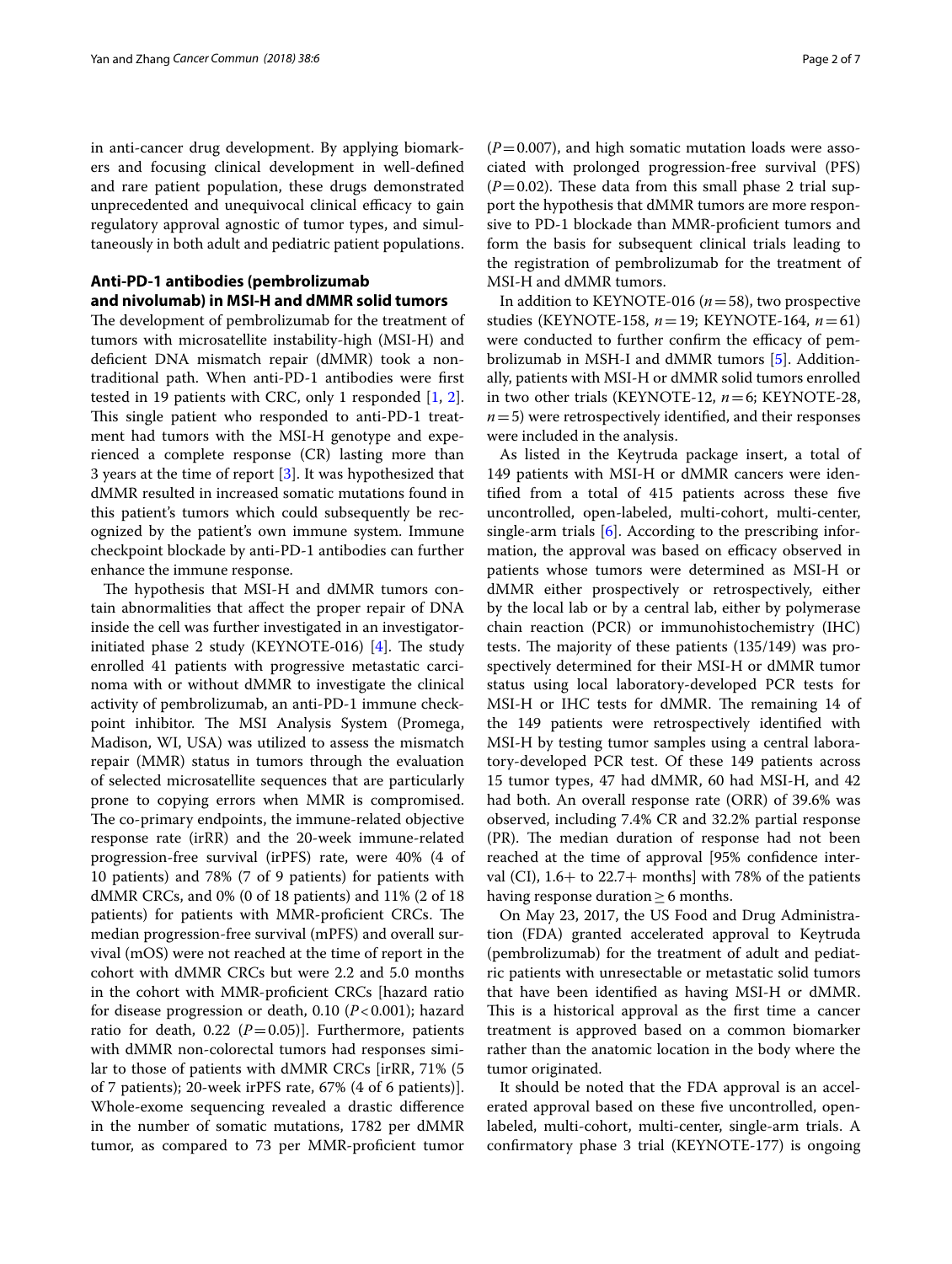and will form the basis to support a full approval in the future. In this phase 3 trial, 270 patients with MSI-H or dMMR stage IV CRCs who have not received any prior treatment for their cancer, e.g., front-line patient population, will be randomly assigned to 200 mg of pembrolizumab every 3 weeks or 1 of 6 chemotherapy regimens of the investigator's choice. Treatment is to continue until disease progression, unmanageable toxicity, or the completion of 35 cycles (pembrolizumab only).

Similarly, nivolumab, also a PD-1 inhibitor, has shown efficacy on MSI-H/dMMR tumors too. The phase 2 Checkmate-142 study evaluated nivolumab at 3 mg/kg in patients with MSI-H or dMMR metastatic CRC [\[7](#page-5-6)]. Overall, 32% patients (24 of 74) responded to nivolumab, including 2.7%  $(n=2)$  with a complete response. Among patients who had progressed after receiving prior treatment with fuoropyrimidine-, oxaliplatin-, or irinotecan-based chemotherapy (*n*=53), 28% responded to nivolumab. On August 1, 2017, the FDA granted an accelerated approval for nivolumab as a treatment for patients with MSI-H or dMMR metastatic CRC after progression on standard chemotherapy.

## **Larotrectinib (LOXO‑101) in NTRK‑fusion solid tumors**

Oncogenic TRK fusions directly induce cancer cell proliferation and activate various downstream signaling pathways. These TRK fusions occur rarely, but in a diverse spectrum of histological tumor types. Larotrectinib (LOXO-101) is the frst selective small-molecule pan-TRK inhibitor. Larotrectinib blocks the ATP-binding site of the TRK family of receptors with 2–20 nmol/L cellular potency against TRKA, TRKB, and TRKC. The first evidence of larotrectinib was shown in the phase 1 dose escalation study NCT02122913 [\[8\]](#page-5-7). Using an in situ proximity ligation assay, a lamin A/C (*LMNA*)-neurotrophic tropomyosin receptor kinase 1 (*NTRK1*) gene fusion encoding a functional LMNA-TRKA fusion oncoprotein was detected in the tumor of a 41-year-old woman with soft tissue sarcoma metastatic to the lung. Upon receiving larotrectinib treatment, this patient underwent rapid and substantial tumor regression, achieving PR after only 1 cycle of treatment and near CR of the largest tumor lesion after 4 cycles of treatment, with an accompanying improvement in pulmonary dyspnea, increase in oxygen saturation, and decrease in plasma tumor marker carcinoembryonic antigen-125 (CA-125).

At the 2017 American Society of Clinical Oncology (ASCO) meeting, the frst set of clinical data consisting of an integrated dataset from three studies was reported [\[9](#page-6-0)]. Patients with NTRK-fusion solid tumors were enrolled to the adult (NCT02122913,  $n=8$ ) and pediatric (NCT02637687, *n*=12) phase 1 trials, and a phase 2 trial that enrolled adult/adolescent patients (NCT02576431,  $n = 35$ ). TRK-fusion status was prospectively determined by a variety of local testing methods, including DNA sequencing, RNA sequencing, next-generation sequencing (NGS), fuorescent in situ hybridization (FISH), and IHC analyses. The majority of patients were dosed with larotrectinib at 100 mg twice a day on a continuous 28-day schedule. Investigator-assessed ORR according to the Response Evaluation Criteria in Solid Tumors (RECIST) version 1.1 was the primary objective. Secondary endpoints included duration of response and safety. A total of 55 patients (12 pediatrics and 43 adults; 4 months to 76 years old), all with TRK-fusion tumors, were enrolled (median prior treatments=2). Fusions involved NTRK1 ( $n=25$ ), NTRK2 ( $n=1$ ), and NTRK3  $(n=29)$ , and other 14 unique fusion partners.

Seventeen unique tumor types were treated: salivary cancer  $(n=12)$ , sarcoma  $(n=10)$ , infantile fibrosarcoma ( $n=7$ ), lung cancer ( $n=5$ ), thyroid cancer ( $n=5$ ), colon cancer (*n*=4), melanoma (*n*=4), cholangio cancer (*n*=2), gastrointestinal stromal tumors (*n*=2), and others  $(n=4)$ . For the 50 patients with confirmatory response data available, the ORR was 76% (95% CI 62%–87%; 12% CR and 64% PR) with responses observed in 12 tumor types, and occurred regardless of age, the presence of *NRTK* gene, or fusion partner. At the time of data report, 93% of responding patients or 75% of all patients remained on treatment or underwent surgery with curative intention. A median duration of response had not been reached, with 79% of responders remaining on treatment without progression at 12 months after treatment. The most common treatment-related adverse events (AEs) were fatigue (38%), dizziness (27%), and nausea (26%). Treatment-related AEs were most of grade 1 or 2, with few of grade 3. Only 7 (13%) patients required dose reductions, and all maintained tumor responses on reduced dose levels. No patient discontinued larotrectinib due to treatment-related AEs. NTRK solvent front mutations (TRKA G595R and TRKC G623R) were detected in 5 out of 6 patients who developed acquired resistance to larotrectinib treatment. Two of these patients were successfully treated with LOXO-195, a second-generation TRK inhibitor to address acquired resistance.

From these three single-arm, uncontrolled trials, larotrectinib has demonstrated unequivocal and durable antitumor activity in TRK-fusion cancers, across a wide range of tumor types, in both pediatric and adult patients, and was well-tolerated. Larotrectinib could be the frst targeted therapy developed in a tissue type-agnostic manner to address patients with NTRK-fusion tumors. Similar to pembrolizumab, the dataset consisting of three trials was intended to support regulatory approval.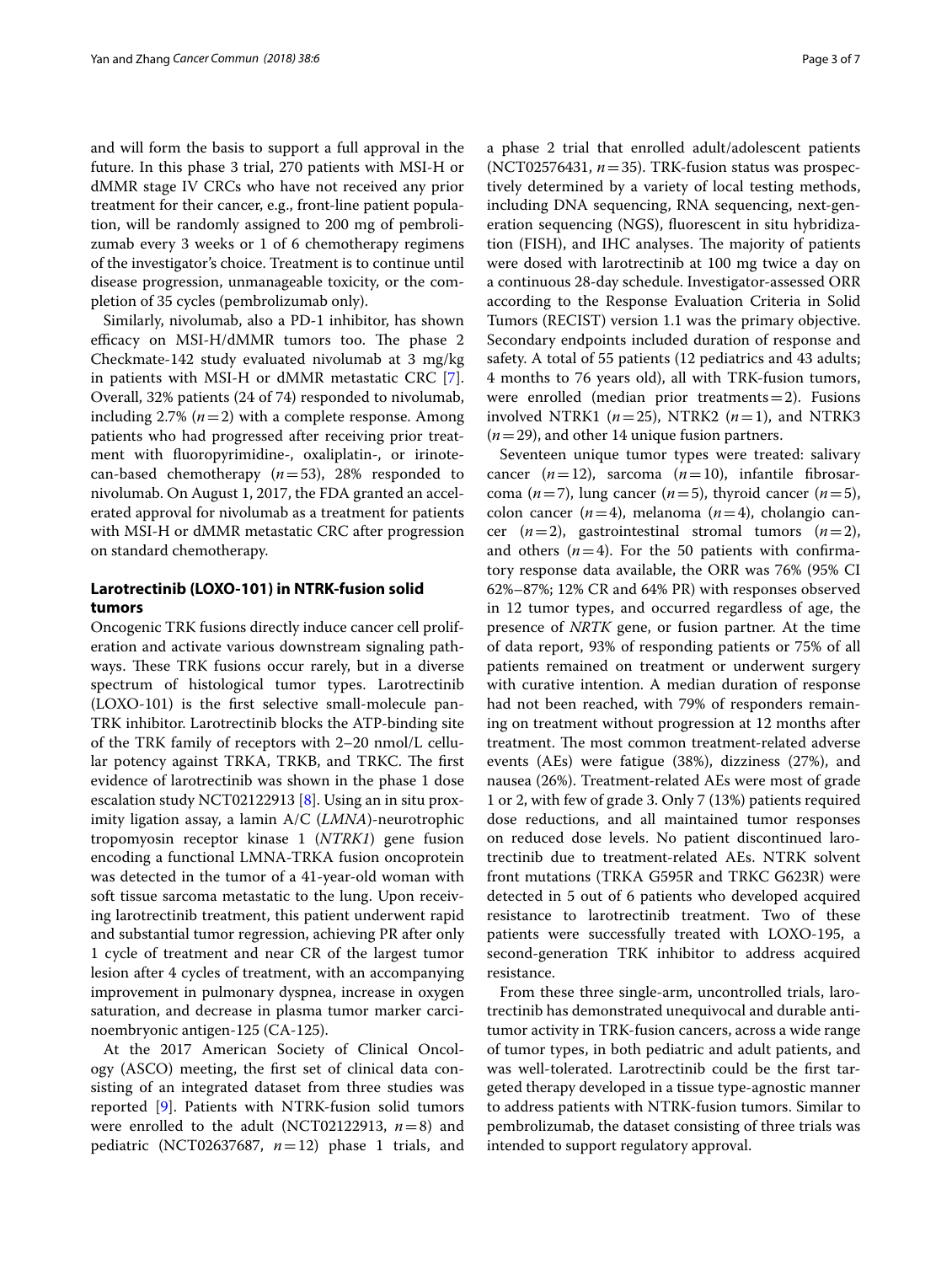# **Common features of clinical development of tumor type‑agnostic therapy**

A few common features shared by these three programs, pembrolizumab and nivolumab for patients with MSI-H and dMMR tumor, larotrectinib for patients with TKRfusion tumors, include the speed of clinical development; tumor type-agnostic biomarker-guided patient selection; as well as parallel development in adult and pediatric patients.

The development of pembrolizumab for patient populations with MSI-H and dMMR tumors got its frst hint in a phase 1 study when a CRC patient derived a CR from nivolumab treatment  $[3]$  $[3]$ . The group in Johns Hopkins University followed up with this clinical observation quickly with a phase 2 investigator-initiated study to further investigate the role of PD-1 blockade in treating patients with MSI-H and dMMR CRC or other tumors [[4\]](#page-5-3). When the data from this phase 2 study were reported at the ASCO meeting in 2015, a company-sponsored phase 3 trial was already underway [\[10](#page-6-1)].

In the meantime, regulatory agency also showed unprecedented fexibility in working with the sponsors to expedite the clinical development, review, and ultimate approval of tumor type-agnostic indication labels. For example, when the frst dataset was generated, the US FDA granted breakthrough designation encouraging the sponsor to further investigate pembrolizumab in these relatively rare patient populations.

During the review period, the US FDA granted pembrolizumab Priority Review designation for the indication, a regulatory framework that enables FDA to take action on an application within 6 months where the agency determines whether the drug, if approved, would signifcantly improve the safety or efectiveness of treating, diagnosing, or preventing a serious medical condition. Furthermore, the US FDA accommodated the submission of an integrated dataset pooled from five uncontrolled, single-arm clinical trials. In some trials, patients were prospectively identifed to have MSI-H or dMMR cancers, whereas in other trials, a subgroup of patients were retrospectively identifed as having MSI-H or dMMR cancers. Equally unprecedented, a total of 15 unique cancer types were treated among 149 patients enrolled across these 5 clinical trials, ranging from colorectal, endometrial to other gastrointestinal cancers. Lastly, the review of pembrolizumab for this new indication in patients with MSI-H and dMMR tumors was based on ORR and duration of response, both are only potential surrogate markers for measuring the ultimate clinical benefit—overall survival. The clinical efficacy observed in the 149 patients who were treated with pembrolizumab in the trials were unequivocal, 40% of patients had CR or PR. For 78% of those patients,

the response lasted 6 months or longer. At the time of approval, further studies were underway to verify anticipated clinical benefts of pembrolizumab in additional patients with MSI-H or dMMR tumors. The development of nivolumab in MSI-H and dMMR metastatic CRC also took a similar path as that of pembrolizumab.

It is also worth noting that this new tumor type-agnostic indication in patients with MSI-H and dMMR tumors was approved after pembrolizumab had already obtained regulatory approvals for multiple indications including melanoma, non-small cell lung cancer (NSCLC), head and neck squamous cell cancer (HNSCC), classical Hodgkin lymphoma (cHL), and urothelial carcinoma. Similarly, nivolumab has already been previously approved for treating NSCLC, melanoma, renal cell carcinoma, HNSCC, cHL, and urothelial carcinoma. The safety profles of both pembrolizumab and nivolumab have been well established to support a favorable beneft:risk ratio of these medicines in treating patients with MSI-H and dMMR tumors.

A diferent development path was taken for larotrectinib. The molecule was designed to specifically target tumors with TRK-fusion and started its development specifcally in patients with tumors dependent on signals from NTRK-fusion events. Loxo Oncology (South San Francisco, CA, USA) designed the development path for larotrectinib by prospectively select patients with these TRK-fusion tumors, in both pediatric and adult populations, in a tissue-agnostic fashion, and proactively seeking regulatory interactions to gain orphan indication and breakthrough designations to facilitate clinical development and regulatory approval. Another TRK-focused program, Ignyta Inc.'s entrectinib, is taking the same tissue-agnostic development approach.

## **Precision medicine in practice**

## **Measurement methods and classifcation of MSI**

MSI testing classifes tumors into MSI-H when 30% or more of the repeats are unstable, MSI-low (MSI-L) if fewer than 30% of the repeats are unstable, or microsatellite stable (MSS) if no repeats are unstable [[11\]](#page-6-2). MSI testing is conducted using either DNA- or IHC-based methods by targeting the sequencing of MMR genes or their protein products. MSI testing detects an abnormal number of microsatellite repeats, indicating that cancer likely arose from cells with defective MMR genes. PCRbased MSI testing amplifes a patient's tumor DNA at several microsatellite sites and compare with normal DNA [[12\]](#page-6-3). MSI testing can profle either the Bethesda markers (often 2-mononucleotide and 3-dinucleotide microsatellite loci) or 5-mononucleotide markers as recommended by the National Cancer Institute/International Collaborative Group on Hereditary Non-polyposis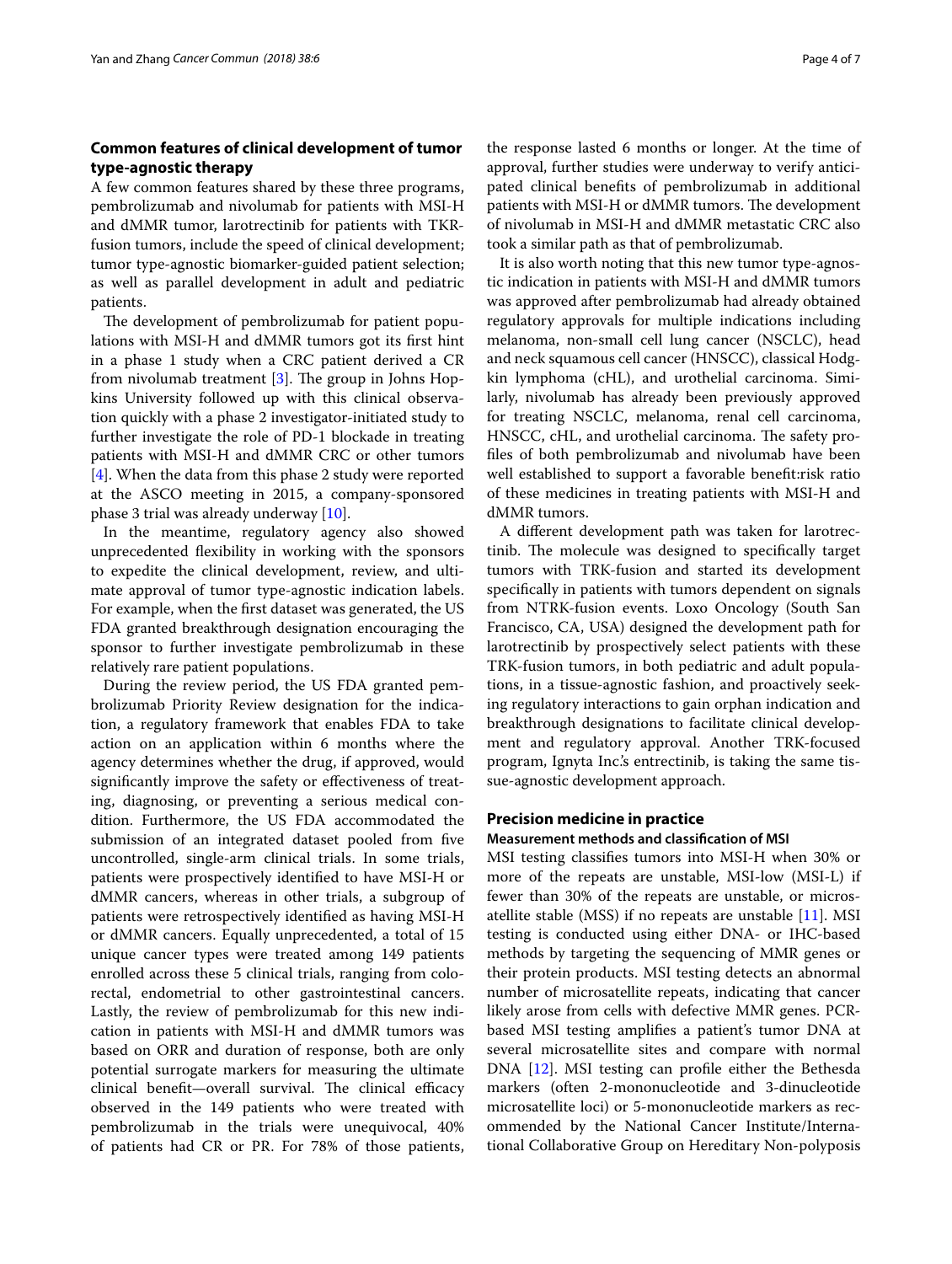Colorectal Cancer (NCI/ICG-HNPCC). This method has 80%-91% sensitivity among tumors with mutL homolog 1 (*MLH1*) or mutS homolog 2 (*MSH2*) mutations and 55%–77% sensitivity among tumors with mutS homolog 6 (*MSH6*) or PMS1 homolog 2 (*PMS2*) mutations [\[11](#page-6-2)]. Based on the composition of the MSI panel, specifcity may reach 90%. However, MSI testing is time-consuming and expensive. More simplifed methods are being developed using a single-mononucleotide marker, CAT25, and reported high specifcity and sensitivity for identifying tumors with dMMR; however, these new methods would need to be evaluated in various ethnic populations to ensure consistent results [[13](#page-6-4), [14\]](#page-6-5).

On the other hand, IHC assays detect the presence or absence of protein products encoded by MMR genes, of which a missing protein suggests a mutation in the gene that codes for that protein. Most MSI-H tumors loss protein expression for at least 1 MMR gene. IHC determination of such protein expression is helpful for identifying the corresponding genes and in turn target MSI testing for mutation analysis [\[15](#page-6-6)]. IHC testing has a sensitivity of 83%, regardless of the MMR gene involved, with a specificity of 89%  $[11]$ . It is convenient, inexpensive, and may detect loss of MSH6 protein that can be missed via MSI testing, therefore is a complementary testing strategy for MSI testing [[16](#page-6-7)].

Therefore, MSI testing and IHC are often used synergistically to detect cases that may be missed by either test alone; however, they can be used separately under individual clinical barriers such as cost and specimen availability [\[17](#page-6-8)].

## **MSI testing in clinic**

MSI-H tumors are most commonly found in colorectal, endometrial, and gastrointestinal cancers, but are also sporadically seen in other cancers.

MSI occurs in approximately 15% of sporadic CRCs and 22%–33% of endometrial cancer, and has been reported in 5% or less of bladder, prostate, breast, renal cell, pancreatic, biliary duct, gastric, gastroesophageal junction, small intestinal, small cell lung, thyroid cancers, sarcoma, and retroperitoneal adenocarcinoma [[12,](#page-6-3) [13](#page-6-4)]. This distribution of MSI-H events among different tumor types was confirmed in two recent studies  $[18, 19]$  $[18, 19]$  $[18, 19]$  $[18, 19]$  $[18, 19]$ . The frst study grouped tumor types into categories based on the frequency of MSI, from colorectal (20%) and endometrial (22%–33%) to cervical (8%) and esophageal (7%) to skin and breast cancers (0%–2%) [\[18](#page-6-9)]. Another recent study evaluated MSI status and the number of unstable loci in 18 tumor types. MSI tumors were identifed in 14 of these cancer types, with the highest proportion of MSI-H cases observed in endometrial, gastric, rectal, and colon cancers [[18\]](#page-6-9).

## **The future of MSI and dMMR as a biomarker**

The approval of pembrolizumab as the first anticancer therapies based on biomarker status rather than tumor anatomic origin has highlighted the need to assess MSI and dMMR status in a broad patient population. These tumor type-agnostic drug approvals, along with other drugs being developed in a tumor type-agnostic fashion, demonstrate the value of conducting multipanel NGS. However, the cost and reimbursement barriers may still remain in rendering the adaptation of a broad use of NGS in daily oncology practice, especially in community practice.

Although MSI testing has become an established part of the molecular examinations for patients with CRC where approximately 15% of sporadic CRCs are MSI-H, it has yet to become part of the routine testing for other tumor types due to the low rate of MSI-H events in these tumors. However, MSI status may still play a crucial role in determining the best treatment choices. As demonstrated in pembrolizumab-treated patients with MSI-H and dMMR status, immunotherapy such as anti-PD-1 or anti-programmed death-ligand 1 (PD-L1) checkpoint antibodies may represent a viable and efective treatment option for these patients with endometrial, ovarian, skin, gastric, urinary tract, upper gastrointestinal tumors, glioblastomas, and lymphomas  $[18]$  $[18]$  $[18]$ . Such effective treatment evidence will encourage the broader adaptation of MSI and MMR assays in these rare patient populations.

For these tissue-agnostic approaches, awareness and testing are essential to success. Recent FDA approvals of NGS panels, such as Memorial Sloan Kettering Center Center's MSK-IMPACT, Foundation Medicine Inc.'s *FoundationOne*, and Thermo Fisher Scientific Inc.'s *Oncomine*, should help. MSK-IMPACT, which stands for integrated mutation profling of actionable cancer targets, is a high-throughput NGS platform. In addition to detect actionable mutations in various cancerdriving kinases, one component of the FDA's authorized intended use for MSK-IMPACT is MSI detection. These multiplex NGS platforms make it feasible to detect key tumor defects using limited tumor specimens.

## **Caution—tumor type‑agnostic drug development is not a universal model**

Although pembrolizumab, larotrectinib, and entrectinib have demonstrated the value of tumor type-agnostic approach to anti-cancer drug development, such histology-independent development model is not going to universally work for all new anti-cancer drugs. In fact, most new anti-cancer drugs will likely still need to follow the traditional tumor type-specifc development path.

Roche's VE-BASKET trial of *Zelboraf* (vemurafenib), a phase 2 trial, enrolled patients with any type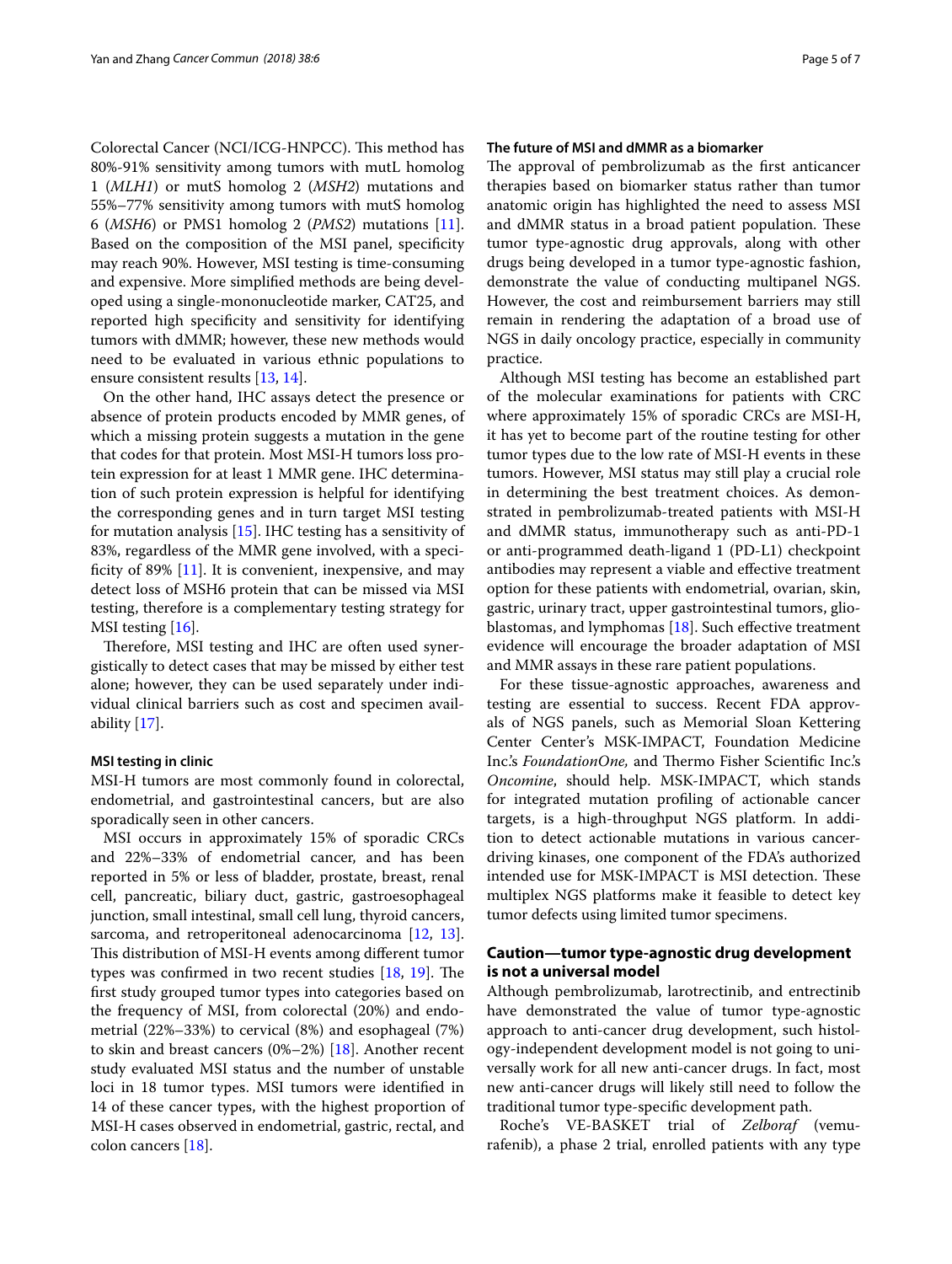of non-melanoma cancer who had v-Raf murine sarcoma viral oncogene homolog B1 (*BRAF*) V600 mutations. ORR was 42% (95% CI 20%–67%) and mPFS was 7.3 months (95% CI 3.5–10.8 months) in the cohort of NSCLC patients. Similar ORR of 43% (95% CI 18%–71%) and mPFS of 5.9 months (range 0.6–18.6 months) were seen in the cohort with Erdheim–Chester disease or Langerhans'-cell histiocytosis. In contrast, only anecdotal responses were observed among patients with pleomorphic xanthoastrocytoma, anaplastic thyroid cancer, cholangiocarcinoma, salivary duct cancer, ovarian cancer, and clear-cell sarcoma and among patients with CRC who received vemurafenib and cetuximab. These results demonstrate that histologic context still plays a key role in determining clinical efficacy. Conventional treatment based on organ site, with molecular subtypes, cannot be entirely replaced by molecular nosology, e.g., *BRAF*mutated cancers [[20](#page-6-11)].

In the phase 2 SUMMIT basket trial, 124 patients with v-erbB2 avian eryhtorblastic leukemia viral oncogene homolog 2 (*HER2*) mutations and 17 patients with *HER3* mutations across 21 unique tumor types were treated with neratinib, a HER2/3 inhibitor. In the *HER2*-mutant cohort, clinical responses were observed in patients with breast, cervical, biliary, salivary, and non-small-cell lung cancers, but not in those with bladder cancer and CRC [[21\]](#page-6-12). On the other hand, no activity was observed in the *HER3*-mutant cohort. These results again suggest that specifc activation mutations do determine the responses to targeted therapy. However, such determination is still dependent, at least in some instances, on histology context.

Tumor type-agnostic development may therefore only be applicable to drugs with high clinical response rate and in rare tumor types.

## **Conclusions**

With the approval of pembrolizumab for patient with MSI-H and dMMR tumors, tumor type-agnostic therapy has already become a reality. The efficient development of TRK inhibitors, larotrectinib and entrectinib, demonstrates the utility of such tumor type-agnostic development path in developing medicines for rare tumor types. The recent approval of multiplex NGS platforms will further facilitate the adaptation of these medicines in clinical practice. However, tumor type-agnostic approach should still be taken, both during drug development and in clinical practice, with great caution so that tumor histology context is not lost.

#### **Authors' contributions**

Both authors read and approved the fnal manuscript.

#### **Author details**

<sup>1</sup> US Chinese Anti-Cancer Association, Los Angeles, Martinez, CA 94553, USA. <sup>2</sup> Beijing Cancer Hospital and Institute, Peking University School of Oncology, Beijing 100142, P. R. China.<sup>3</sup> Cancer Genomics and Precision Oncology, Wake Forest Baptist Comprehensive Cancer Center, Winston-Salem, NC 27157-1082, USA.

## **Acknowledgements**

Not applicable.

#### **Competing interests**

The authors declare that they have no competing interests.

#### **Availability of data and materials**

Not applicable.

#### **Consent for publication**

Not applicable.

### **Ethics approval and consent to participate** Not applicable.

# **Funding**

Not applicable.

Received: 12 January 2018 Accepted: 19 January 2018 Published online: 31 March 2018

## **References**

- <span id="page-5-0"></span>1. Topalian SL, Hodi FS, Brahmer JR, Gettinger SN, Smith DC, McDermott DF, et al. Safety, activity, and immune correlates of anti-PD-1 antibody in cancer. N Engl J Med. 2012;366:2443–54.
- <span id="page-5-1"></span>2. Brahmer JR, Drake CG, Wollner I, Powderly JD, Picus J, Sharfman WH, et al. Phase I study of single-agent anti-programmed death-1 (MDX-1106) in refractory solid tumors: safety, clinical activity, pharmacodynamics, and immunologic correlates. J Clin Oncol. 2010;28(19):3167–75. [https://doi.](https://doi.org/10.1200/JCO.2009.26.7609) [org/10.1200/JCO.2009.26.7609](https://doi.org/10.1200/JCO.2009.26.7609) **(Epub 2010 Jun 1)**.
- <span id="page-5-2"></span>3. Lipson EJ, Sharfman WH, Drake CG, Wollner I, Taube JM, Anders RA, Xu H, Yao S, Pons A, Chen L, Pardoll DM, Brahmer JR, Topalian SL. Durable cancer regression off-treatment and effective reinduction therapy with an anti-PD-1 antibody. Clin Cancer Res. 2013;19(2):462–8. [https://doi.](https://doi.org/10.1158/1078-0432.CCR-12-2625) [org/10.1158/1078-0432.CCR-12-2625](https://doi.org/10.1158/1078-0432.CCR-12-2625) **(Epub 2012 Nov 20)**.
- <span id="page-5-3"></span>4. Le DT, Uram JN, Wang H, Bartlett BR, Kemberling H, Eyring AD, Skora AD, Luber BS, Azad NS, Laheru D, Biedrzycki B, Donehower RC, Zaheer A, Fisher GA, Crocenzi TS, Lee JJ, Dufy SM, Goldberg RM, de la Chapelle A, Koshiji M, Bhaijee F, Huebner T, Hruban RH, Wood LD, Cuka N, Pardoll DM, Papadopoulos N, Kinzler KW, Zhou S, Cornish TC, Taube JM, Anders RA, Eshleman JR, Vogelstein B, Diaz LA Jr. PD-1 blockade in tumors with mismatch-repair defciency. N Engl J Med. 2015;372(26):2509–20. [https://](https://doi.org/10.1056/NEJMoa1500596) [doi.org/10.1056/NEJMoa1500596](https://doi.org/10.1056/NEJMoa1500596) **(Epub 2015 May 30)**.
- <span id="page-5-4"></span>5. Le DT, Durham JN, Smith KN, Wang H, Bartlett BR, Aulakh LK, Lu S, Kemberling H, Wilt C, Luber BS, Wong F, Azad NS, Rucki AA, Laheru D, Donehower R, Zaheer A, Fisher GA, Crocenzi TS, Lee JJ, Greten TF, Dufy AG, Ciombor KK, Eyring AD, Lam BH, Joe A, Kang SP, Holdhoff M, Danilova L, Cope L, Meyer C, Zhou S, Goldberg RM, Armstrong DK, Bever KM, Fader AN, Taube J, Housseau F, Spetzler D, Xiao N, Pardoll DM, Papadopoulos N, Kinzler KW, Eshleman JR, Vogelstein B, Anders RA, Diaz LA Jr. Mismatch repair defciency predicts response of solid tumors to PD-1 blockade. Science. 2017;357(6349):409–13. <https://doi.org/10.1126/science.aan6733> **(Epub 2017 Jun 8)**.
- <span id="page-5-5"></span>6. Pembrolizumab package insert. [http://www.merck.com/product/usa/](http://www.merck.com/product/usa/pi_circulars/k/keytruda/keytruda_pi.pdf) [pi\\_circulars/k/keytruda/keytruda\\_pi.pdf.](http://www.merck.com/product/usa/pi_circulars/k/keytruda/keytruda_pi.pdf) Accessed 15 Jan 2018.
- <span id="page-5-6"></span>7. Opdivo (prescribing information). Princeton: Bristol-Myers Squibb; 2017.
- <span id="page-5-7"></span>8. Doebele RC, Davis LE, Vaishnavi A, Le AT, Estrada-Bernal A, Keysar S, Jimeno A, Varella-Garcia M, Aisner DL, Li Y, Stephens PJ, Morosini D, Tuch BB, Fernandes M, Nanda N, Low JA. An oncogenic *NTRK* fusion in a soft tissue sarcoma patient with response to the tropomyosin-related kinase (TRK) inhibitor LOXO-101. Cancer Discov. 2015;5(10):1049–57.